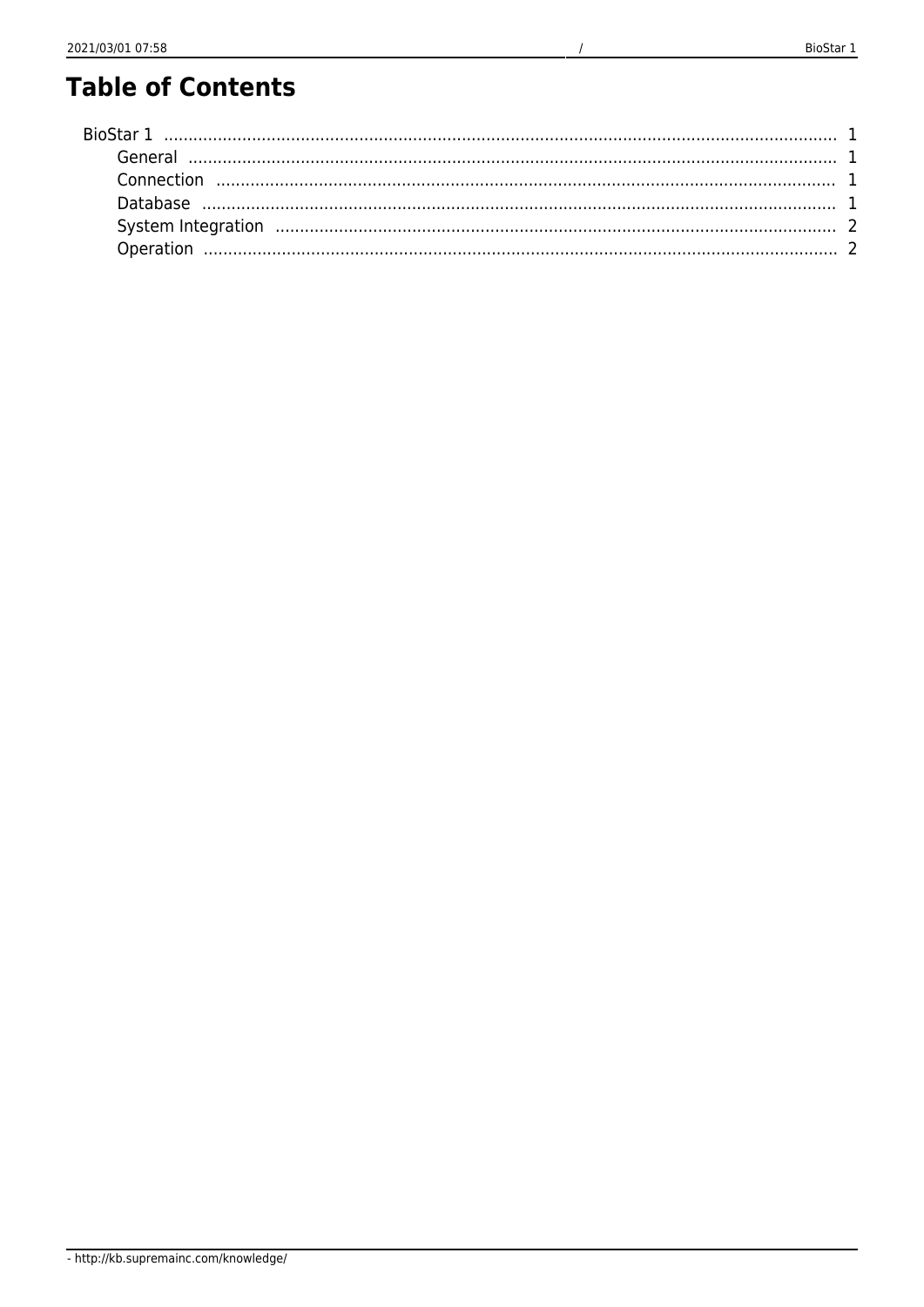## [FAQ,](http://kb.supremainc.com/knowledge/doku.php?id=tag:faq&do=showtag&tag=FAQ) [BioStar 1](http://kb.supremainc.com/knowledge/doku.php?id=tag:biostar_1&do=showtag&tag=BioStar_1)

# <span id="page-1-0"></span>**BioStar 1**

Frequently asked questions about BioStar 1.

#### <span id="page-1-1"></span> **General**

- [BioStar V1.8 Server Matching](http://kb.supremainc.com/knowledge/doku.php?id=en:1xfaq_biostar_v1_8_server_matching)
- [Differences between BioStar Videophone and BioStar Videophone Beta](http://kb.supremainc.com/knowledge/doku.php?id=en:1xfaq_compare_videophone_videophonebeta)
- [Automatic time synchronization](http://kb.supremainc.com/knowledge/doku.php?id=en:1xfaq_automatic_time_synchronization)
- [MSB and LSB in Card ID Format](http://kb.supremainc.com/knowledge/doku.php?id=en:1xfaq_msb_and_lsb_in_card_id_format)
- [Installing BioStar on Windows 10](http://kb.supremainc.com/knowledge/doku.php?id=en:1xfaq_installing_biostar_on_windows_8)
- [How to install USB driver on Windows 8 64bit](http://kb.supremainc.com/knowledge/doku.php?id=en:1xfaq_biostar1x_usb_driver_installation_windows8_64bit)
- [Error messages related to BioStar Software License](http://kb.supremainc.com/knowledge/doku.php?id=en:1xfaq_error_messages_related_to_biostar_software_license)
- [MTU and Suprema devices](http://kb.supremainc.com/knowledge/doku.php?id=en:1xfaq_mtu_and_suprema_devices)
- [How to enroll a fingerprint](http://kb.supremainc.com/knowledge/doku.php?id=en:1xfaq_how_to_enroll_a_fingerprint)
- [How to resolve False Rejection Issue](http://kb.supremainc.com/knowledge/doku.php?id=en:1xfaq_how_to_resolve_frr)
- [How to Upgrade BioStar 1](http://kb.supremainc.com/knowledge/doku.php?id=en:1xfaq_how_to_upgrade_biostar)

#### <span id="page-1-2"></span> **Connection**

- [Understanding Wiegand](http://kb.supremainc.com/knowledge/doku.php?id=en:1xfaq_understanding_wiegand)
- [How to connect Secure IO to BioStation T2](http://kb.supremainc.com/knowledge/doku.php?id=en:1xfaq_how_to_connect_secure_io_to_biostation_t2)
- [How to connect two devices to one door without using RS485](http://kb.supremainc.com/knowledge/doku.php?id=en:1xfaq_how_to_connect_two_devices_to_one_door_without_using_rs485)
- [What network port BioStar server & device use](http://kb.supremainc.com/knowledge/doku.php?id=en:1xfaq_what_network_port_biostar_server_device_use)
- [Connection Mode in BioStar 1](http://kb.supremainc.com/knowledge/doku.php?id=en:1xfaq_difference_between_direct_mode_and_server_mode)

#### <span id="page-1-3"></span> **Database**

- SOL Server failure under Windows 7 64 bits
- [How to distinguish T&A event type in the BioStar database](http://kb.supremainc.com/knowledge/doku.php?id=en:1xfaq_how_to_distinguish_ta_event_type_in_the_biostar_database)
- [How to get leave data from the BioStar database](http://kb.supremainc.com/knowledge/doku.php?id=en:1xfaq_how_to_get_leave_data_from_the_biostar_database)
- [Oracle query Time and date conversion](http://kb.supremainc.com/knowledge/doku.php?id=en:1xfaq_oracle_query-time_and_date_conversion)
- [How to configure the Oracle settings to run BioStar](http://kb.supremainc.com/knowledge/doku.php?id=en:1xfaq_how_to_configure_the_oracle_settings_to_run_biostar)
- [How to create a SQL server authentication login ID](http://kb.supremainc.com/knowledge/doku.php?id=en:1xfaq_how_to_create_a_sql_server_authentication_login_id)
- [How to update an existing MS SQL database using DBSetup](http://kb.supremainc.com/knowledge/doku.php?id=en:1xfaq_how_to_update_an_existing_ms_sql_database_using_dbsetup)
- [How to restore a database backup in MSSQL Server](http://kb.supremainc.com/knowledge/doku.php?id=en:1xfaq_how_to_restore_a_database_backup_in_ms_sql_server)
- [How to make a backup of MSSQL database](http://kb.supremainc.com/knowledge/doku.php?id=en:1xfaq_how_to_make_a_backup_of_mssql_database)
- Database Restoration Error The media set has 2 media families
- [How to solve the Cannot Generate SSPI Context error](http://kb.supremainc.com/knowledge/doku.php?id=en:1xfaq_how_to_solve_the_cannot_generate_sspi_context_error)
- [How to Resolve a Database Compatibility Issue](http://kb.supremainc.com/knowledge/doku.php?id=en:1xfaq_how_to_resolve_a_database_compatibility_issue)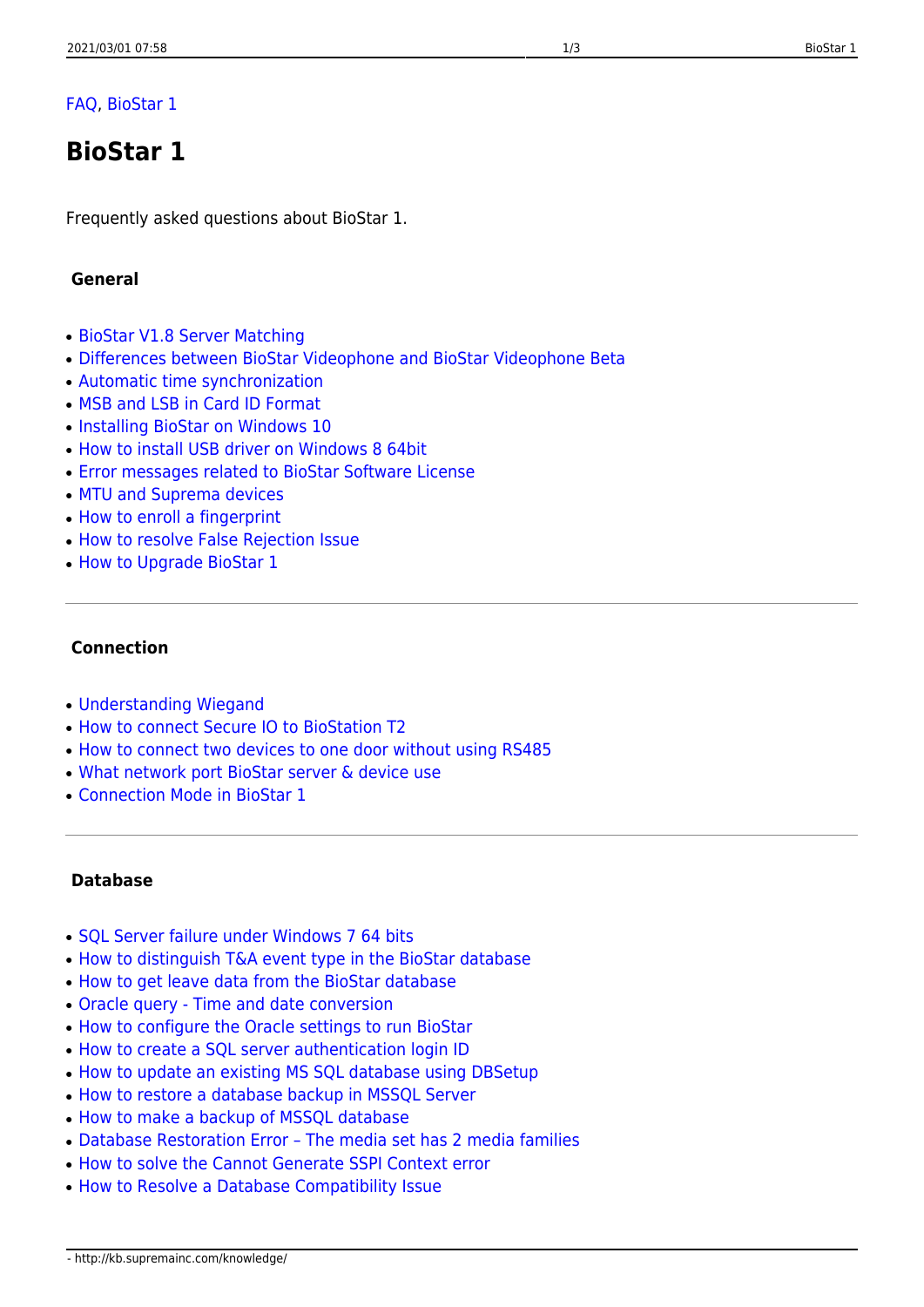### <span id="page-2-0"></span> **System Integration**

- [BioStar Database integration guide](http://kb.supremainc.com/knowledge/doku.php?id=en:1xfaq_biostar_database_integration_guide)
- [How to connect AXIS NVR with BioStar](http://kb.supremainc.com/knowledge/doku.php?id=en:1xfaq_how_to_connect_axis_nvr_with_biostar)
- [How to use AXIS NVR in BioStar](http://kb.supremainc.com/knowledge/doku.php?id=en:1xfaq_how_to_use_axis_nvr_in_biostar)
- [How to assign an unsigned integer value in Visual Basic 6](http://kb.supremainc.com/knowledge/doku.php?id=en:1xfaq_how_to_assign_an_unsigned_integer_value_in_visual_basic_6)

#### <span id="page-2-1"></span> **Operation**

- [When you forgot the admin password to log in to BioStar Client](http://kb.supremainc.com/knowledge/doku.php?id=en:1xfaq_when_you_forgot_the_admin_password_to_log_in_to_biostar_client)
- [How to create an Access Group](http://kb.supremainc.com/knowledge/doku.php?id=en:1xfaq_how_to_create_an_access_group)
- [How to issue Bypass cards](http://kb.supremainc.com/knowledge/doku.php?id=en:1xfaq_how_to_issue_bypass_cards)
- [How to use Lift I/O](http://kb.supremainc.com/knowledge/doku.php?id=en:1xfaq_how_to_use_lift_i_o)
- [How to open and close doors in BioStar 1](http://kb.supremainc.com/knowledge/doku.php?id=en:1xfaq_how_to_open_and_close_doors_in_biostar)
- [How to troubleshoot an error message \[Fail to save data to server\]](http://kb.supremainc.com/knowledge/doku.php?id=en:1xfaq_how_to_troubleshoot_an_error_message_fail_to_save_data_to_server)
- [How to secure the device and user information](http://kb.supremainc.com/knowledge/doku.php?id=en:1xfaq_how_to_secure_the_device_and_user_information)
- [How to configure the duress detection feature](http://kb.supremainc.com/knowledge/doku.php?id=en:1xfaq_how_to_configure_the_duress_detection_feature)
- [How to configure the email notification settings](http://kb.supremainc.com/knowledge/doku.php?id=en:1xfaq_how_to_configure_the_email_notification_settings)
- [How to unlock a device using Challenge Code](http://kb.supremainc.com/knowledge/doku.php?id=en:1xfaq_how_to_unlock_a_device_using_challenge_code)
- [How to configure the alarm settings](http://kb.supremainc.com/knowledge/doku.php?id=en:1xfaq_how_to_configure_the_alarm_settings)
- [How to add custom alarm sounds](http://kb.supremainc.com/knowledge/doku.php?id=en:1xfaq_how_to_add_custom_alarm_sounds)
- [How to get log records from slave devices](http://kb.supremainc.com/knowledge/doku.php?id=en:1xfaq_how_to_get_log_records_from_slave_devices)
- [How to configure the WLAN settings](http://kb.supremainc.com/knowledge/doku.php?id=en:1xfaq_how_to_configure_the_wlan_settings_on_biostar)
- [How to delete cards registered to a user](http://kb.supremainc.com/knowledge/doku.php?id=en:1xfaq_how_to_delete_cards_registered_to_a_user)
- [How to block users based on the template card number](http://kb.supremainc.com/knowledge/doku.php?id=en:1xfaq_how_to_block_users_based_on_the_template_card_number)
- [How to upgrade firmware of your Suprema device](http://kb.supremainc.com/knowledge/doku.php?id=en:1xfaq_how_to_upgrade_firmware_of_your_suprema_device)
- [How to manage user data in your device](http://kb.supremainc.com/knowledge/doku.php?id=en:1xfaq_how_to_manage_user_data_in_your_device)
- [How to assign different administrative privileges to users](http://kb.supremainc.com/knowledge/doku.php?id=en:1xfaq_how_to_assign_different_administrative_privileges_to_users)
- [How to register Command card](http://kb.supremainc.com/knowledge/doku.php?id=en:1xfaq_how_to_register_command_card)
- [How to set up an Anti-passback zone](http://kb.supremainc.com/knowledge/doku.php?id=en:1xfaq_how_to_set_up_an_anti-passback_zone)
- [How to set up a fire alarm zone](http://kb.supremainc.com/knowledge/doku.php?id=en:1xfaq_how_to_set_up_a_fire_alarm_zone)
- [How to issue a card](http://kb.supremainc.com/knowledge/doku.php?id=en:1xfaq_how_to_issue_a_card)
- [How to delete a card](http://kb.supremainc.com/knowledge/doku.php?id=en:1xfaq_how_to_delete_a_card)
- [How to export device logs](http://kb.supremainc.com/knowledge/doku.php?id=en:1xfaq_how_to_export_device_logs)
- [How to set up an alarm zone](http://kb.supremainc.com/knowledge/doku.php?id=en:1xfaq_how_to_set_up_an_alarm_zone)
- [How to create an administrator on BioLite Solo using an one-time password](http://kb.supremainc.com/knowledge/doku.php?id=en:1xfaq_how_to_create_an_administrator_on_bls_using_an_one-time_password)
- [How to use an external Wiegand reader](http://kb.supremainc.com/knowledge/doku.php?id=en:1xfaq_how_to_use_an_external_wiegand_reader)
- [How to configure Mifare Site Key](http://kb.supremainc.com/knowledge/doku.php?id=en:1xfaq_how_to_configure_mifare_site_key)
- [How to change language in devices](http://kb.supremainc.com/knowledge/doku.php?id=en:1xfaq_how_to_change_language_in_devices)
- [How to configure MIFARE card memory layout](http://kb.supremainc.com/knowledge/doku.php?id=en:1xfaq_how_to_configure_mifare_card_memory_layout)
- [How to troubleshoot if logs aren't uploading automatically in server mode](http://kb.supremainc.com/knowledge/doku.php?id=en:1xfaq_how_to_troubleshoot_if_logs_aren_t_uploading_automatically_in_server_mode)
- [Troubleshooting T&A Reports with Wrong Results](http://kb.supremainc.com/knowledge/doku.php?id=en:1xfaq_how_to_troubleshoot_t_a_reports_with_wrong_results)
- [Troubleshooting T&A Report Absence Issue](http://kb.supremainc.com/knowledge/doku.php?id=en:1xfaq_how_to_troubleshoot_t_a_report_absence_issue)